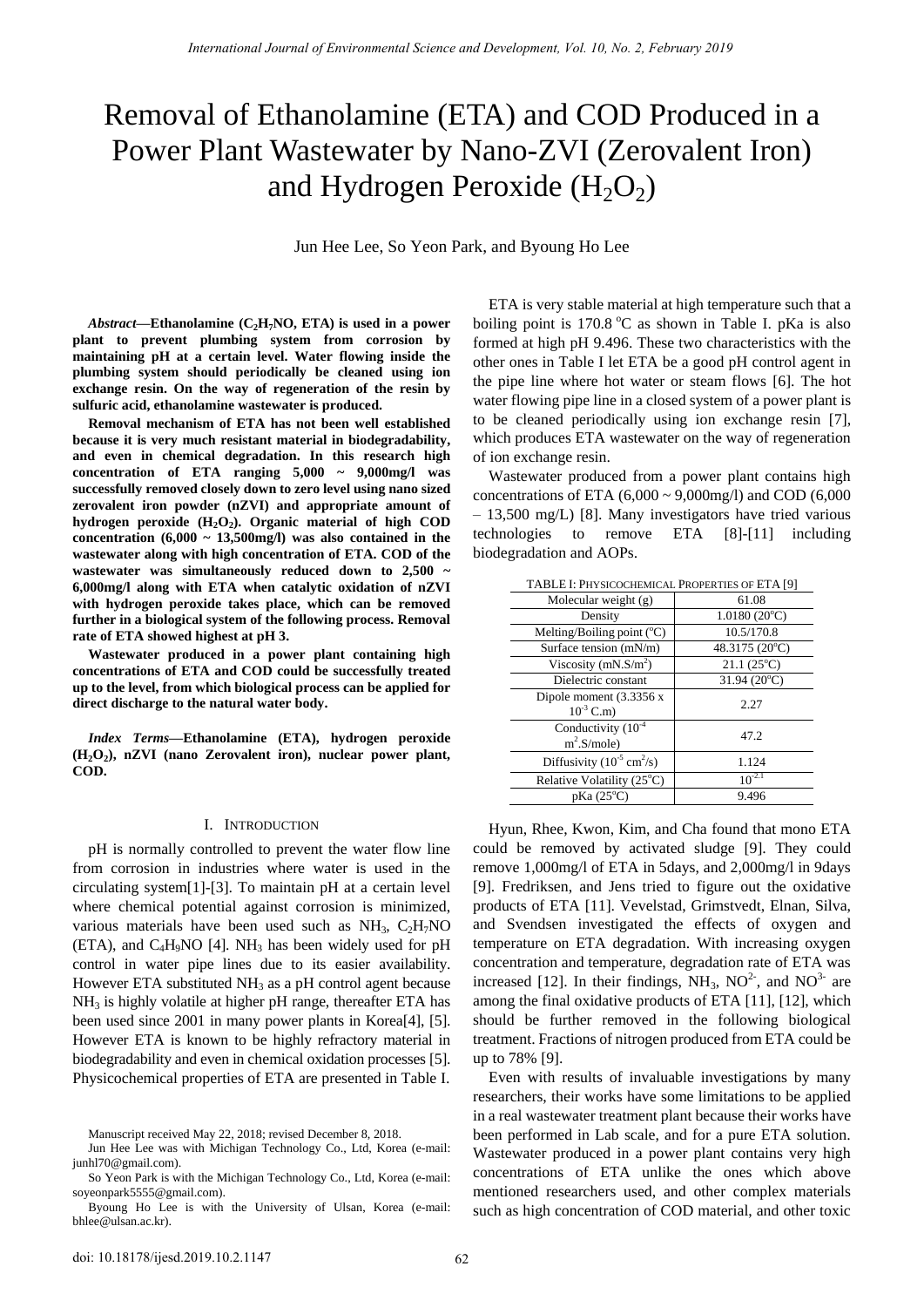material of hydrazine  $(N_2H_4)$ . Hydrazine is used to remove oxygen in water, which suppresses corrosion in water flowing pipe line. Hydrazine is toxic to human and environment, as well as nitrification microorganisms [13]. OH\* radical has been used to remove chemical toxic pollutants [14], [15]. Sun suggested that application of nZVI was a good technology in decolorization of cationic dye methylene blue [14]. Bremner investigated the degradation of the model pollutant phenol with hydroxyl radicals generated from zerovalent iron and hydrogen peroxide [15]. OH\* radical is assumed to be generated by the following  $(1) \sim (3)$ processes [8].

$$
Fe0 + O2 + 2H+ \to Fe2+ + H2O2
$$
 (1)

$$
\text{Fe}^0 + \text{H}_2\text{O}_2 \longrightarrow \text{Fe}^{2+} + 2\text{OH}^- \tag{2}
$$

$$
\text{Fe}^0 + \text{H}_2\text{O}_2 \rightarrow \text{Fe}^{3+} + \text{OH}^* + \text{OH}^-
$$
 (3)

Due to highly refractory, toxic, and complexity of power plant wastewater, treatment processes of ETA have not been clearly established yet even though ETA is not allowed to discharge into natural water body at all by law [5], [6].

In this paper, removal mechanisms of ETA contained in power plant wastewater have been suggested using nZVI and  $H_2O_2$ . Oxidation potential of highly reactive OH<sup>\*</sup> radical is used in removing ETA, COD, and other material such as hydrazine.

# II. EXPERIMENTAL METHODS

#### *A. ETA Wastewater Sample*

Wastewater produced in a nuclear power plant in Korea was collected under strict surveillance of the authority. Taken sample was stored in polyethylene vessel. Concentrations of ETA, and COD of the wastewater sample were measured according to standard methods. COD was estimated by the standard dichromate method ASTM D1252 (ASTM D1252-06(2012)). ETA was analyzed using ion chromatography (DIONEX ICS-5000 DP) equipped with CG-12A (guard column) and CS-12A (analytical column).

# *B. nZVI (Nano Size Zerovalent Iron)*

nZVI having 99.8% purity were purchased from DittoTechnology Co., Ltd. They exhibited an average particle size of 70 nm. nZVI sample was stored not to be exposed to atmospheric air. And bottle of nZVI was open, and appropriate amounts of samples were taken just before it was used.

# *C. Raw Water Characteristics*

Raw water characteristics were varied with some range, which is shown in Table II.

| TABLE II: RAW WASTEWATER CHARACTERISTICS |
|------------------------------------------|
|                                          |

|            | Unit | Concentrations      |
|------------|------|---------------------|
| <b>ETA</b> | mg/l | $5,000 \sim 9,000$  |
| COD        | mg/1 | $6,000 \sim 13,500$ |
| T-N (Total | mg/l | $2,000 \sim 3,500$  |
| Nitrogen)  |      |                     |

```
pH range of the wastewater was 0 \approx 1.5.
```
After screening test, experiments have been performed at pH 3, which is turned out to be the optimum pH for removing ETA in wastewater. Experimental setup is shown in Fig. 1. (a) represents raw wastewater, (b) is after pH adjustment to 3, (c) is after nZVI addition, and (d) is shown after  $H_2O_2$  addition. Salinity of wastewater was about  $4 \sim 6\%$ .

After pH adjustment to 3,  $CaSO<sub>4</sub>$  (gypsum) was settled on the bottom of the vessel as it may be seen in (b) of Fig. 1. As soon as nZVI is added in the wastewater, vigorous oxidation reaction of nZVI took place like (c). After addition of  $H_2O_2$  in the nZVI added sample, even more vigorous reaction took place like (d). The reactor vessel was placed for 24 hours for sufficient reaction period.



# III. RESULTS AN DISCUSSION

Due to relatively easier measurement, COD was used as an index parameter in the study. After finding the optimum condition of a catalytic oxidation of  $nZVI$  and  $H_2O_2$  in removing COD, ETA was measured at the final stage assuming that ETA is removed highest at the same optimum condition.

#### *A. Screening Test for Finding an Optimum pH*

Experiments have been performed in various pHs to figure out the optimum pH for the catalytic oxidation of nZVI and  $H<sub>2</sub>O<sub>2</sub>$ . And the optimum pH was decided at which COD removal was highest. Lee et al. reported the optimal pH in catalytic oxidation of nZVI and  $H_2O_2$  was 3 for maximum COD removal [8]. In screening test, Fig. 2 shows that the lowest COD concentration was obtained at pH 3 after treated by nZVI and  $H_2O_2$  oxidation, so that it was decided that the optimum pH was 3. Otherwise specified experiments have been done at pH 3 in the study. Original pH of wastewater was close to zero. COD concentration of power plant wastewater was 9,500mg/l.



Fig. 2. Screening test for finding optimum pH on COD removal (nZVI  $(10mg/L) + H_2O_2$  (50ml/L)).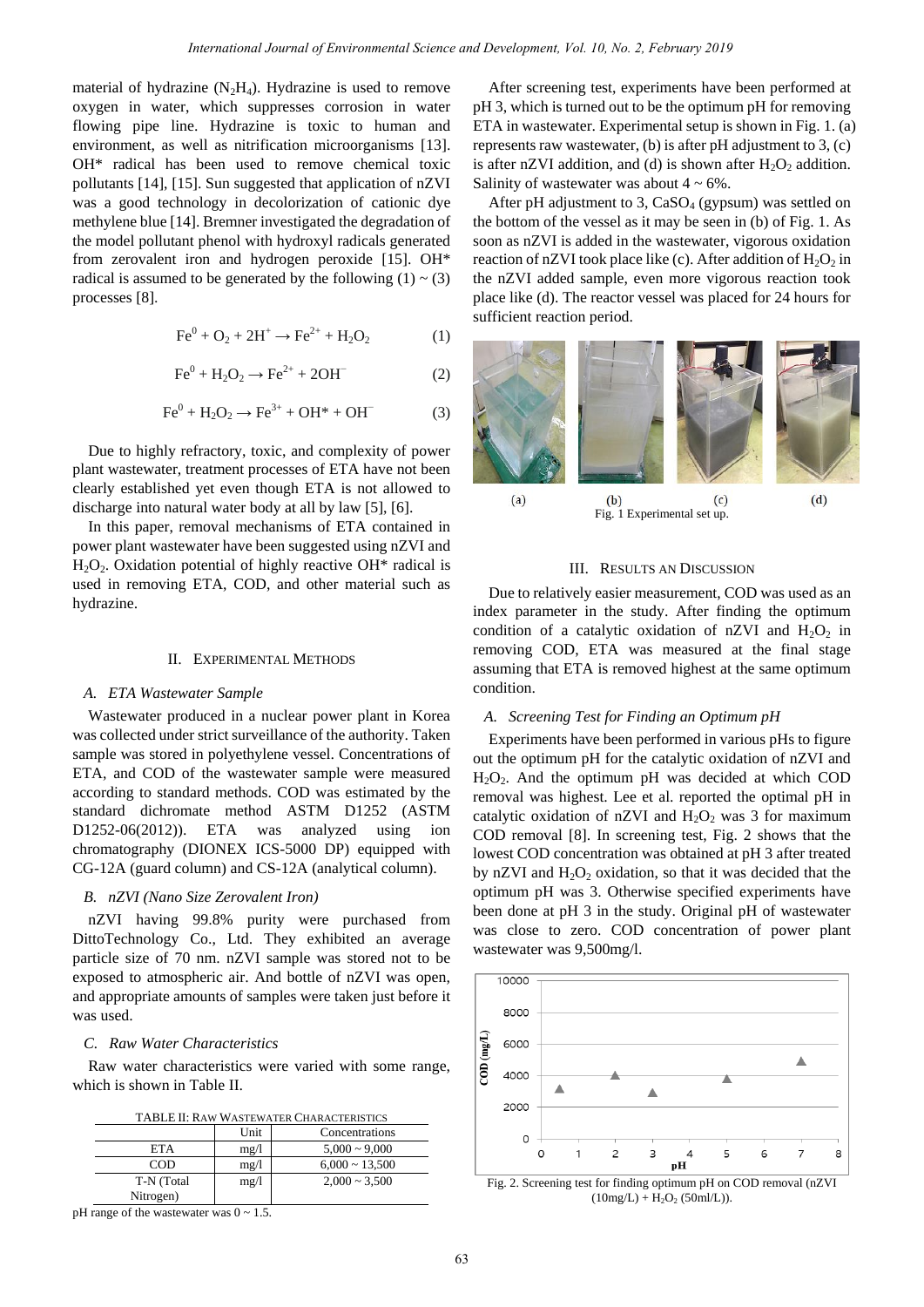#### *B. Effect of Hydrogen Peroxide (H2O2) Concentration*

Effect of  $H_2O_2$  concentration was investigated in the oxidation. COD removal was increased with  $H_2O_2$ concentration up to about 150ml/L as shown in Fig. 3. 35% of  $H_2O_2$  was used in the test.  $H_2O_2$  used in the experiment was manufactured in Taegwang co. LTD, Korea. COD was removed down to 2,800mg/l from 9,500mg/l by nZVI 1g/L, and 150ml/L of  $H_2O_2$  for about 24 hours. At the same condition, COD was removed to 3,400mg/l by 50ml/L of  $H_2O_2$ . Both concentrations of COD may be removed by the following biological treatment process up to the dischargeable level to a natural water body. 50ml/L of  $H_2O_2$ may be an optimum dose in economic point of view.



Fig. 3. Effect of  $H_2O_2$  concentration on ETA degradation (nZVI 1g/L, pH 3).

# *C. Effect of Nano Zerovalent Iron (nZVI) Dose*

Effect of nZVI concentration on COD removal by the oxidation with  $H_2O_2$  was investigated. As shown in Fig. 4, nZVI concentration was not sensitive as much as  $H_2O_2$  does. It is believed that nZVI acts as catalyst in the oxidation reaction [15], so that if concentration of nZVI is over in some level, nZVI effect on COD removal was not increased very much with increasing its concentration. Optimum dose of nZVI was revealed to be 1g/L in the experiment like in Fig. 4. From the experiment result, nano ZVI was used 1g/L throughout the remaining experiment.



pH 3).

# *D. Effect of Reaction Time*

Oxidation reaction of nZVI and  $H_2O_2$  has completed in about 10 hours as shown in Fig. 5. Economic reaction time may be about 5hours. In 5 hours, most of COD contained in wastewater was reduced to its minimum level.

# *E. ETA Removal*

About 7,500mg/l of ETA was removed 99% to 51mg/L by catalytic oxidation of nZVI with  $H_2O_2$ . ETA was effectively removed if nZVI was used with  $H_2O_2$  as it can be seen in Table III. Even if ETA was known to be very much refractory material in power plant wastewater [8], it was proved that nZVI catalytic oxidation with  $H_2O_2$  could be a solution for direct discharge of the treated water to the natural water body after following biological processes.



# IV. CONCLUSION

 $(nZVI = 1.5 \text{ g/L}, H_2O_2 = 50 \text{ m/L}, pH = 3$ , Reaction time = 24 hrs)

Wastewater containing high concentrations of ETA and COD is produced in power plant. ETA is regulated not to be discharged to the natural water body at all. Due to its highly refractory characteristics, mechanisms to treat ETA have not been clearly figured out. In this paper, wastewater containing ETA taken from a nuclear power plant was treated using nZVI and  $H_2O_2$ . 9,800mg/l of ETA was removed down to about below 290mg/l by the catalytic oxidation of nZVI (1g/L) with  $H_2O_2$  (150ml/L). COD was also removed from 13,500mg/l to 6,100mg/l by the same oxidation reaction. It was found that ETA wastewater produced in power plants could be treated successfully by nZVI catalytic oxidation with  $H_2O_2$ .

#### ACKNOWLEDGEMENT

This work was supported by the K-Cloud Research Project of the Korea Hydro & Nuclear Power Co., LTD entitled "Removal of Ethanolamine (ETA) and COD Produced in a Power Plant Wastewater by nano-ZVI (Zerovalent Iron) and Hydrogen Peroxide (H2O2)".

#### **REFERENCES**

- [1] F. Nordmann, "Aspects on chemistry in French nuclear power plants," *J. Solution Chemistry*, 2003, vol. 32, no. 10, 2004.
- [2] F. Cattant, D. Crusset, and D. Feron, "Corrosion issues in nuclear industry today, materials today," vol. 11, no. 10, 2008, pp. 32–37.
- [3] P. J. Millett and K. Fruzzetti, "In status of application of amines in US PWRs," in *Proc. International Conference on the Interaction of Organics and Organic Cycle Treatment Chemicals in Water, Steam and Materials, Stuttgart, Germany*, October 4–6, 2005.
- [4] M. J. Hammer, "Water & wastewater technology," 1986.
- [5] S. J.-Y. Park, "Removal of COD and T-N caused by ETA from nuclear power plant wastewater using 3D packed bed Bipolar electrode system," *J. Korean Soc. Water and Wastewater*, vol. 26, 2012, pp. 409-421.